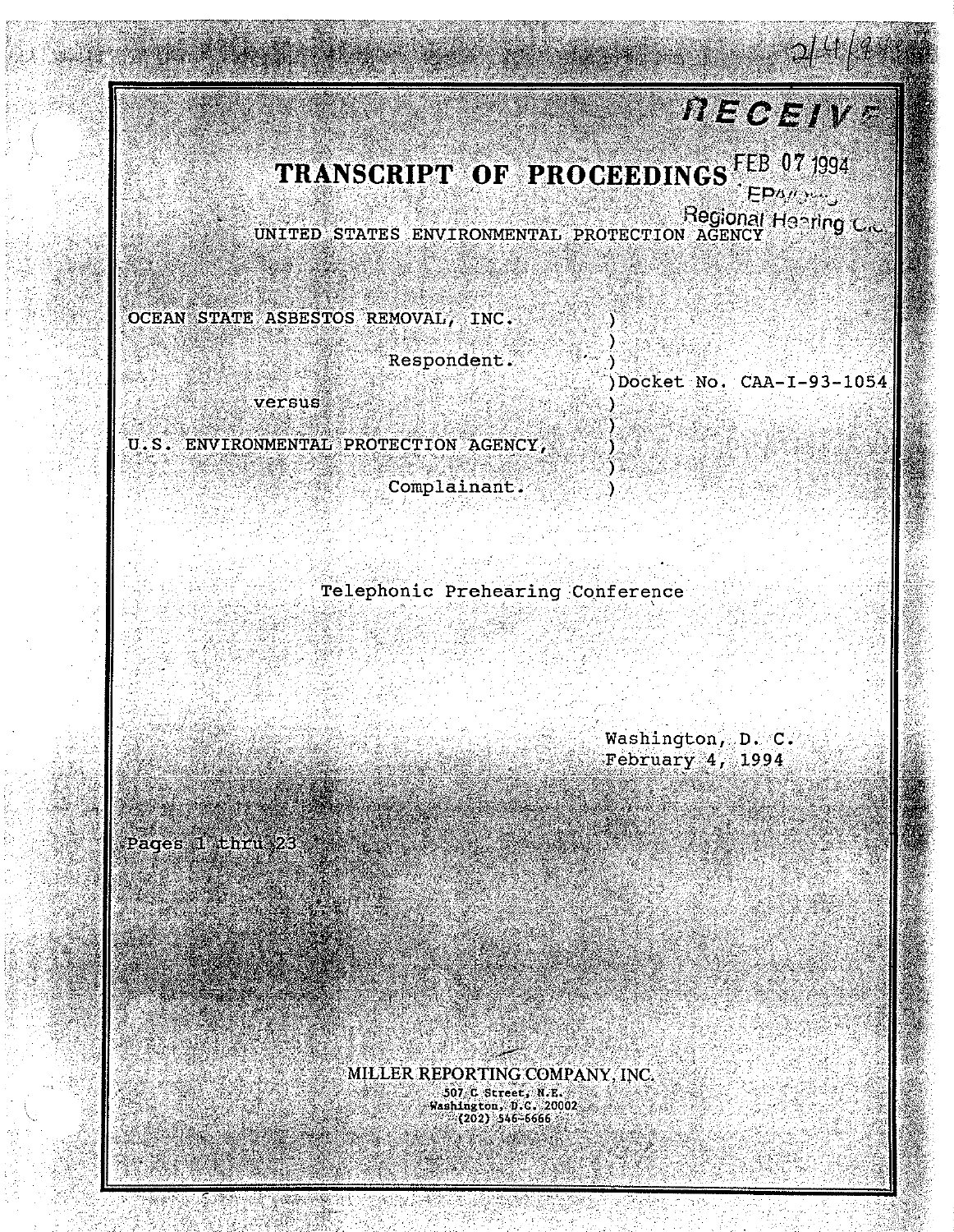| In the Matter of:                     |                       |
|---------------------------------------|-----------------------|
|                                       |                       |
| OCEAN STATE ASBESTOS REMOVAL, INC.,   |                       |
|                                       |                       |
| Respondent,                           |                       |
|                                       | Docket No.            |
| V.                                    |                       |
|                                       | $CAA - I - 93 - 1054$ |
| U.S. ENVIRONMENTAL PROTECTION AGENCY, |                       |
|                                       |                       |
| Complainant.                          |                       |
|                                       |                       |
|                                       |                       |
|                                       |                       |

Friday, February 4, 1994

Washington, D.C.

The telephone prehearing conference in the above-

entitled matter commenced at 1:00 p.m.

BEFORE:

JOHN G. LOTIS, Administrative Law Judge

**MILLER REPORTING CO., INC. 507 C Suc:ct, N.E. W2Shington, D.C. 20002 (202) 546-6666** 

 $\mathcal{L}^{\mathcal{L}}$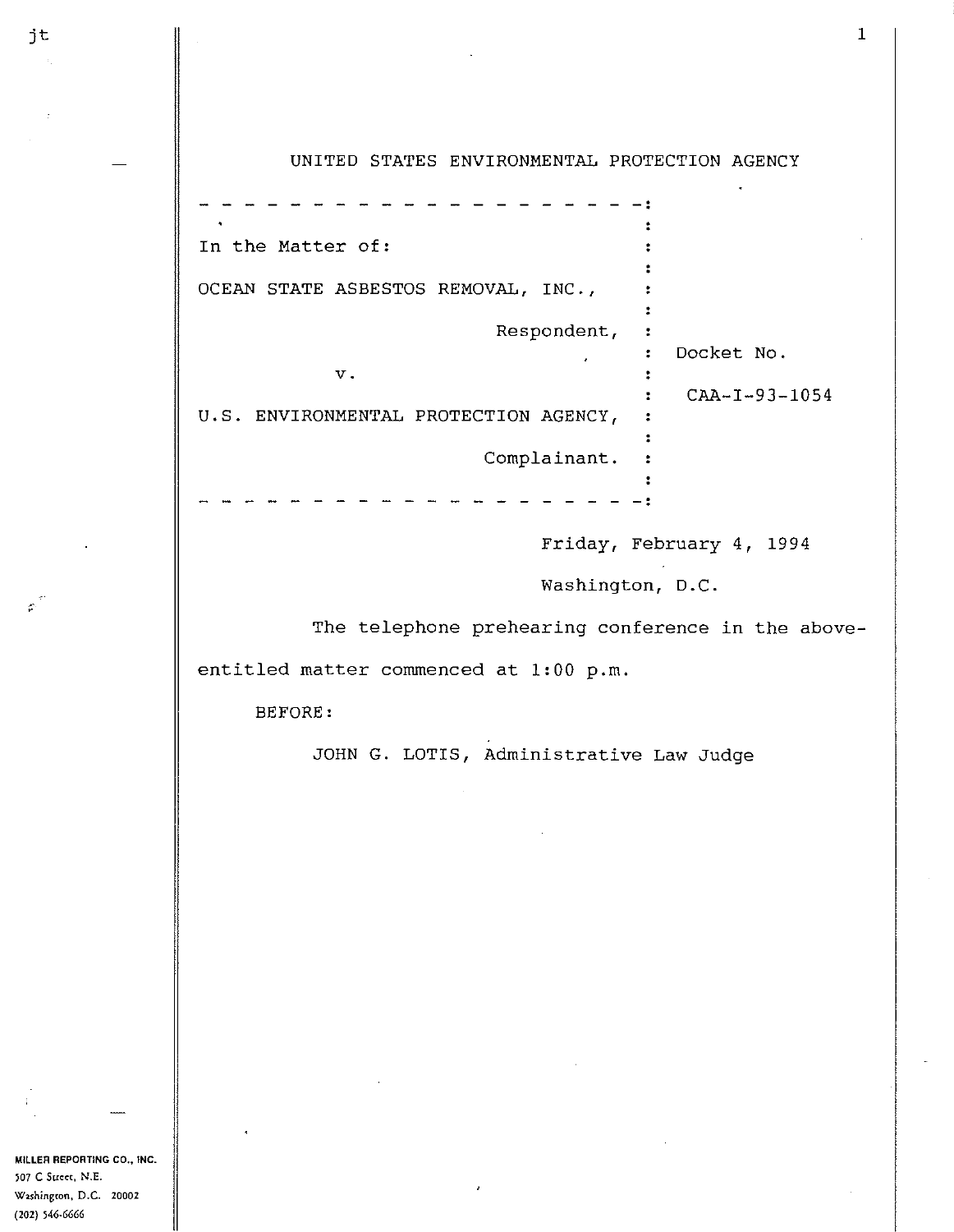## APPEARANCES:

Counsel on behalf of Complainant:

HUGH W. MARTINEZ, ESQ. Office of Regional Counsel U.S. Environmental Protection Agency, Region I John F. Kennedy Federal Building Boston, Massachusetts 02203-2211 (617) 565-4526

Counsel on behalf of Respondent:

FRED J. VOLPE, ESQ. Mosca and Volpe P.O. Box 444 130 Tower Hill Road North Kingstown, Rhode Island 02852 (401) 295-5323

**MILLER REPORTING CO., INC. 507 C Street, N.E. Washington, D.C. 20002 (202) 546-6666**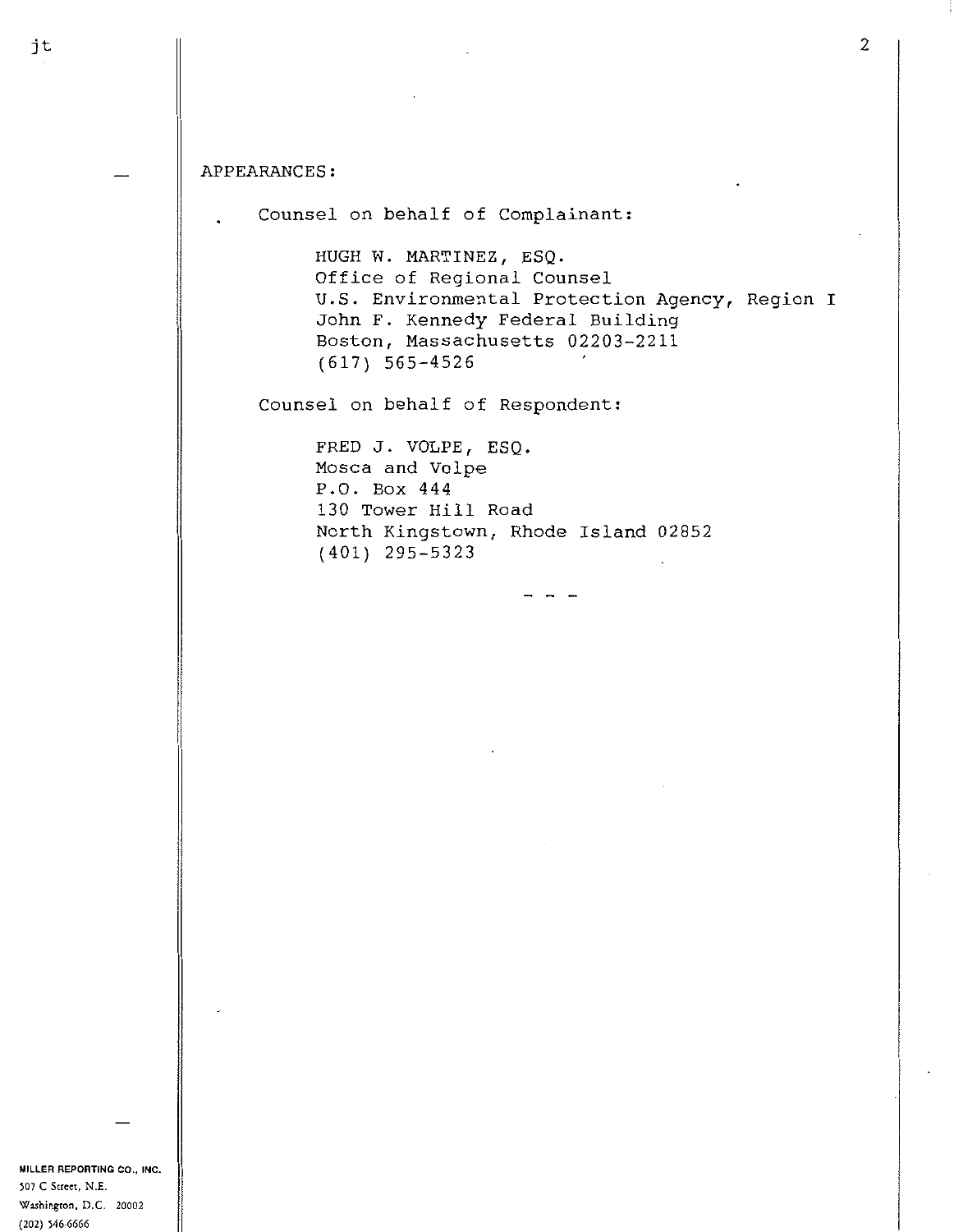## P R 0 C E E D I N G S

JUDGE LOTIS: We will be on the record now.

So the reporter can recognize the *voice* when you make comments, would you please identify yourselves for the record. First counsel for EPA?

MR. MARTINEZ: This is Hugh Martinez, Your Honor, counsel for complainant.

JUDGE LOTIS: All right. And for the respondent?

MR. VOLPE: This is Fred Volpe, V-o-1-p-e, counsel for respondent.

JUDGE LOTIS: Thank you.

Before I get into the matter at hand which prompted this phone call today, I would like to ask whether the parties since this matter has arisen have had an opportunity to discuss settlement.

MR. VOLPE: We had, if Your Honor please, an initial meeting in Boston. I appeared with the respondent, by client, and we had an initial sit-down and discussed a number of issues. However, issues had developed subsequent to that meeting, as Your Honor can glean from the memo, the motions, et cetera, in terms of proper identification of the respondent corporation, as well as the issue of prior

**MILLER REPORTING CO., INC.**  ~07 **C Street, N.E. Washington, D.C. 20002 (202) 546-6666**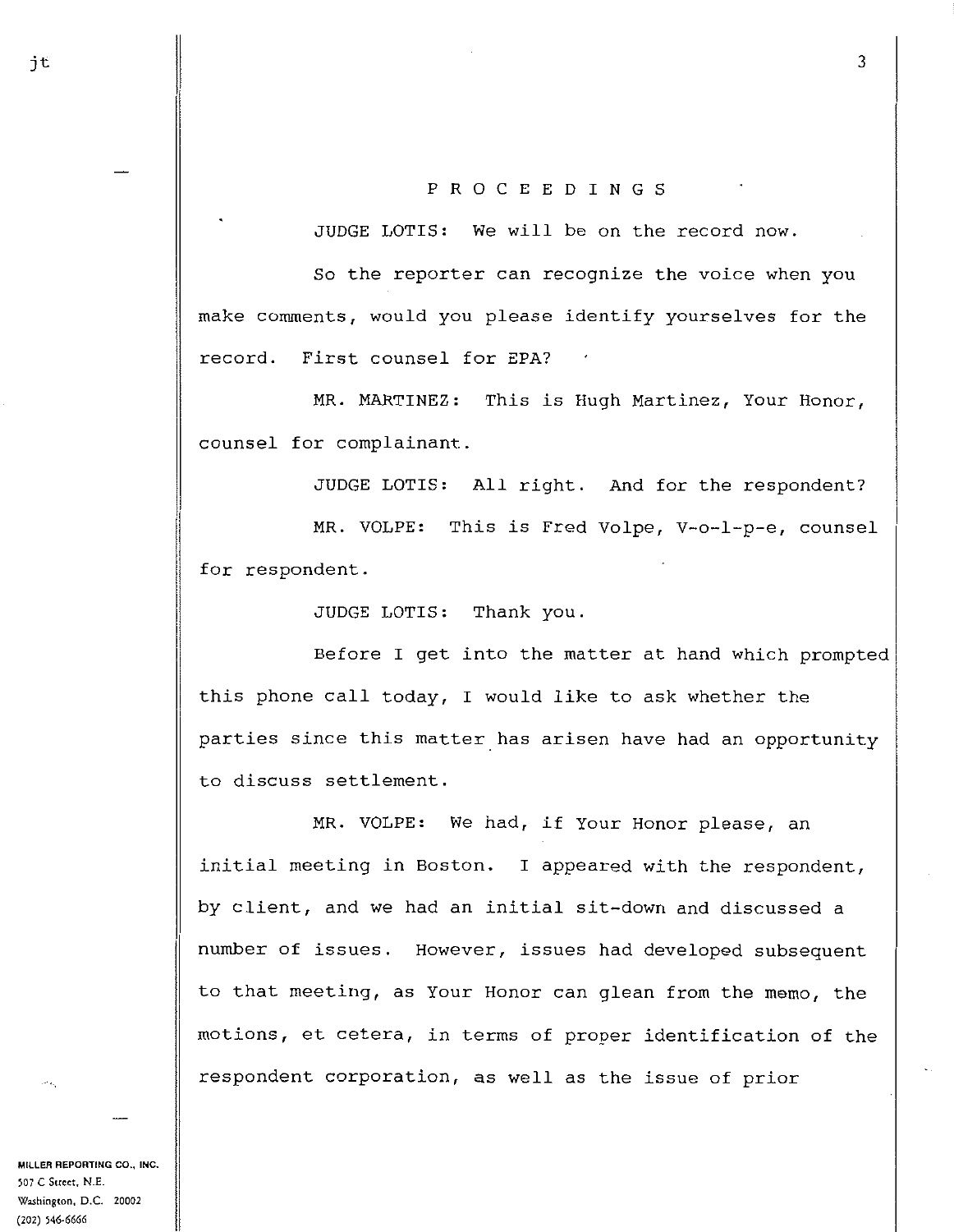violations.

So with that occurrence, we have really not sat down to try to quantify what we are dealing with at this point in time.

JUDGE LOTIS: Mr. Volpe, can you comment on that?

MR. VOLPE: This was Fred Volpe, Your Honor.

JUDGE LOTIS: I'm sorry. I'm sorry.

MR. MARTINEZ: This is Hugh Martinez, counsel for complainant.

We did meet back in May of last year for our initial settlement meeting. There were a number of issues that were raised at that time, and at this point I feel that settlement negotiations really have broken down. Complainant, as I believe I have indicated in a couple of filings on the record at this point, has anticipated the receipt of some documentation from respondent, including financial documentation, which I have to receive. So I feel to a certain extent the settlement process never concluded as anticipated. But I am not sure there is any reason for the failure of respondent to get that material to me.

> MR. VOLPE: May I interject, Hugh? MR. MARTINEZ: Sure.

**MILLER REPORTING CO., INC. 507 C Street, N.E. Washington, D.C. 20002 {202) 546-6666**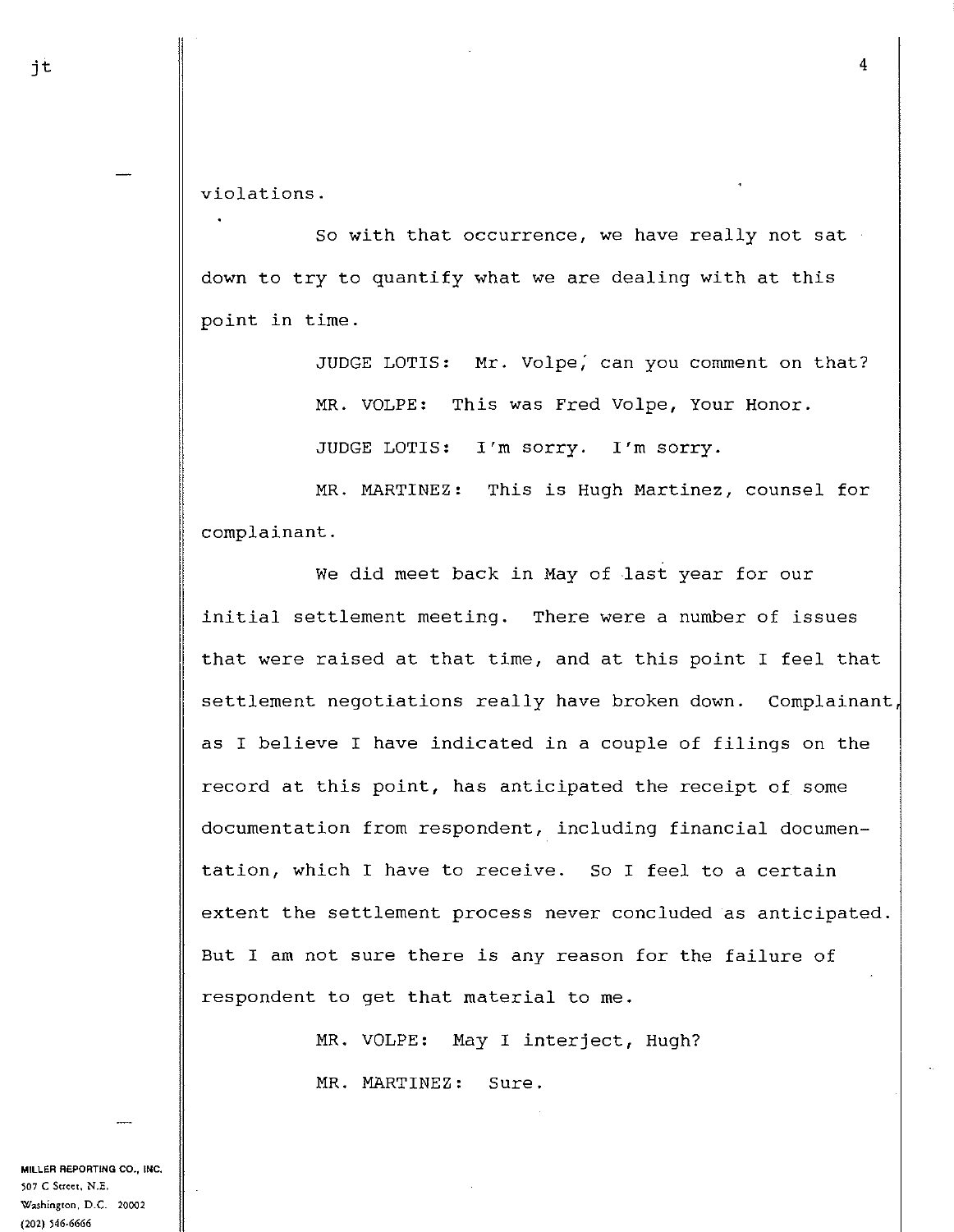MR. VOLPE: Not to interrupt your thought. MR. MARTINEZ: No. Yes?

MR. VOLPE: The issue of respondent neglecting to provide financial documents, that statement is somewhat misplaced. On the face of the record, there is a question of which corporation was the proper corporation, and I had forwarded a revocation of corporation charter of Ocean State Asbestos Removal and, in fact, all of the prior correspondenc has been with Ocean State Asbestos Building Wrecking and Asbestos Removal, which is the proper corporate name.

Now, I cannot provide financial records, unless we identify which is the proper corporation. If Mr. Martinez takes the position that it is Ocean State Asbestos Removal, that corporation virtually has no assets, because it hasn't been in business for about 4 or 5 years. So I am not trying to complicate the issue, but we are in a kind of catch 22. We first have to flesh out and agree as to the proper respondent, and then move from there.

I certainly am not averse to meeting with meeting with Mr. Martinez and members of the EPA in trying to streamline some of the issues and try to move towards a settlement. But things had developed as we went along after

**MILLER REPORTING CO., INC. }07 C Sueet, N.E. WolShington, D.C. 20002 (202) 546-6666** 

j times that the contract of the contract of the contract of the contract of the contract of the contract of the contract of the contract of the contract of the contract of the contract of the contract of the contract of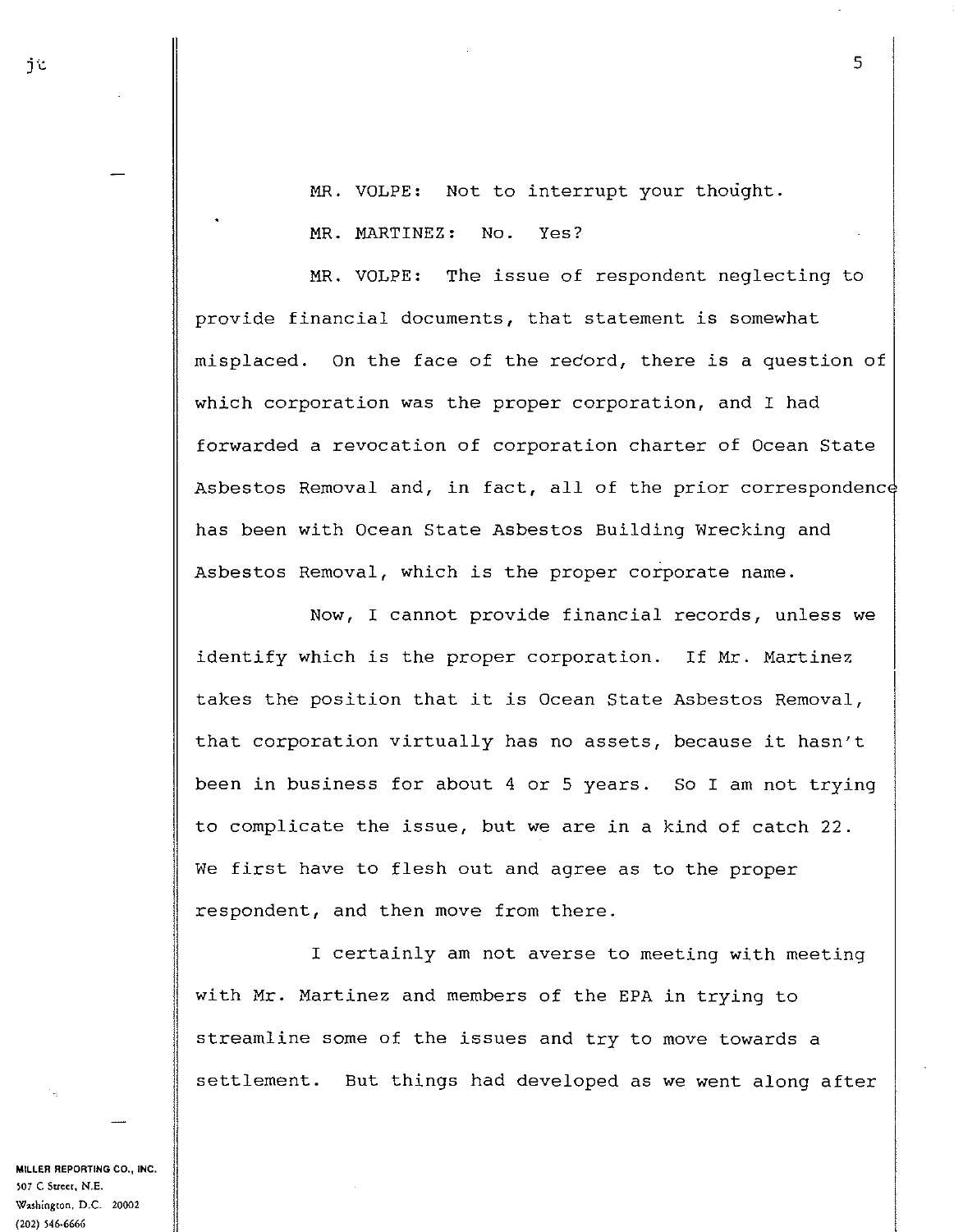the initial complaint.

We had the issue of proper identification of respondent, we had the issue of past violations that had not been discussed at our meeting, except respondent's request to clarify the 1988 issue that was retracted in the journal. So things began to change somewhat, as the case progressed, and I never felt as if we had a handle as to what the substantive issues were in terms of proper respondent, and also the alleged prior violations. But I would be happy to meet with Mr. Martinez to attempt to resolve this, if we can.

JUDGE LOTIS: Well, let's look at this motion that EPA filed before me for this conference. Taking the items one by one, the first item deals with -- and I will just summarize it -- in a sense, as I see it, is EPA is not satisfied that sufficient information was provided by the respondent in the prehearing exchange in terms of ability to pay. Is that correct?

MR. MARTINEZ: That's one of the issues, certainly.

JUDGE LOTIS: I know. We are starting one at a time.

MR. MARTINEZ: Yes.

JUDGE LOTIS: Why have you waited this long? Why

**MILLER REPORTING CO., INC, 507 C Street, N.E.**  W~hington, **D.C. 20002 (202) 546-6666** 

6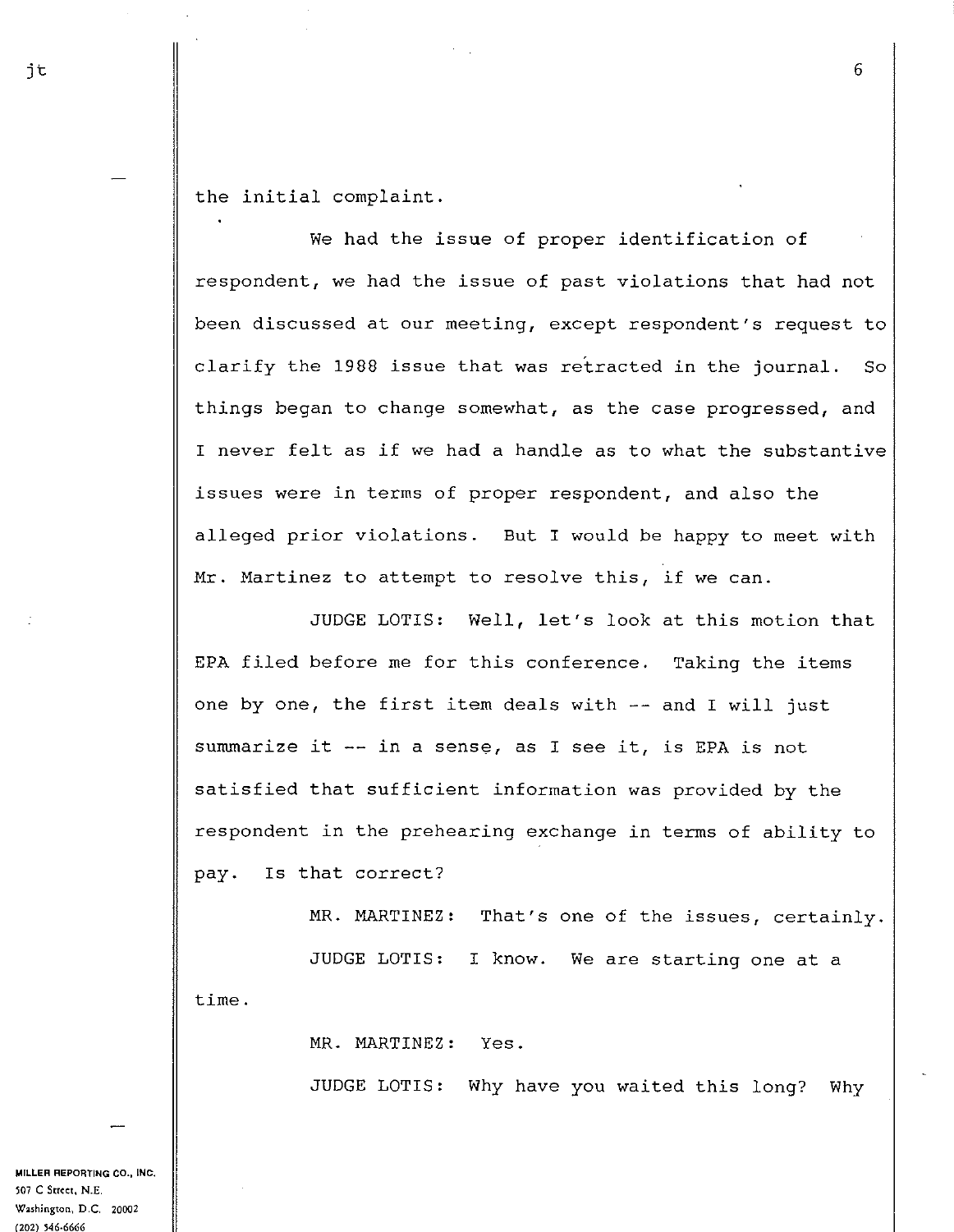haven't you pursued self-help measures?

MR. MARTINEZ: I anticipated receipt of that information, and certainly in the fall of last year, counsel for respondent and myself exchanged correspondence with respect to the nature of respondent and some of these other issues that have been identified. At this point, I have provided the agency's position with respect to those issues to respondent's counsel and, again, reemphasized the importance of submission of documentation on financial matters to the extent we have issues to resolve in that way.

JUDGE LOTIS: I am not sure what you are saying, counsel. It is clear as a matter of law that the company is saying it is unable to pay. It has the burden of proof, and I should be able to go on\_from there at the trial in two weeks. It had the responsibility to put on evidence and it may choose to do so, or they may elect not to do so.

The fact that you're not satisfied with the prehearing exchange in terms of identification of the type of financial information that they would present, that's the problem of EPA. They should have pursued that long before this time. THis is not even a motion before me to attempt to obtain that information. It is merely a request for a

**MILLER REPORTING CO., INC.**  ~07 **C Street, N.E.**  w~hington, **D.C. 20002 (202) 546-6666**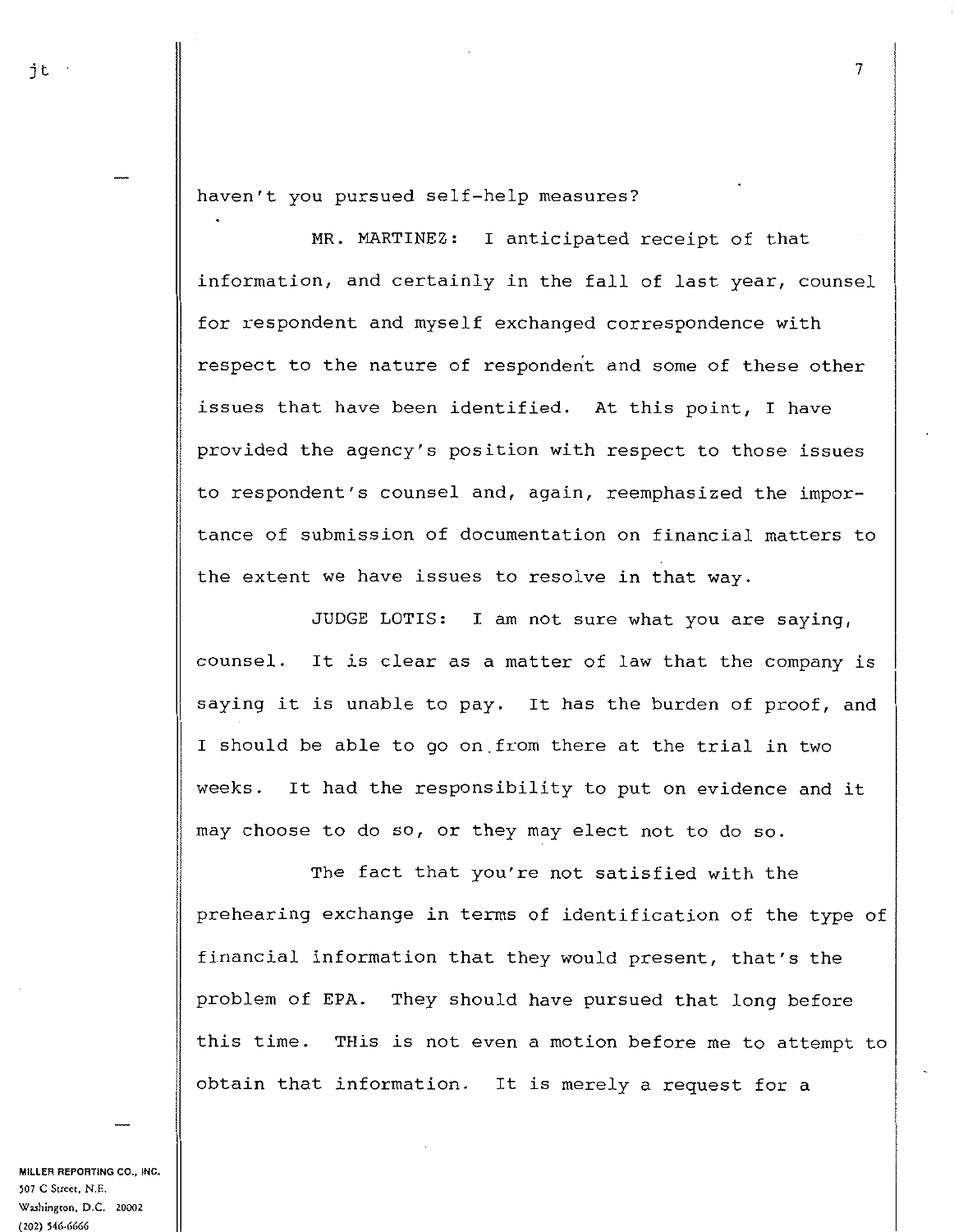prehearing conference made a little more than one month before the trial.

MR. MARTINEZ: Right.

JUDGE LOTIS: Clearly, the information which you claim is inadequate was furnished,you October 13th, and it consists of a one-sentence statement, and certainly that could have been reviewed and you could have filed a motion long before this time, and you still haven't made one, and I think it is too late to make one. So as far as that aspect of the case is concerned, we are going forward with it.

Now, the second item that you list in your motion that causes you concern, let me see here -- complainant also notes that no documentary evidence as to the appropriateness of the penalty or any other financial matter is offered by th respondent. That is his prerogative. If he has a burden, he is going to have to sustain it.

Let me go on here and see what else we are dealing with, and then I will allow you to respond.

Again, you are dissatisfied with the fact that they may introduce documentary evidence from the National Weather Bureau and local newspaper. You are dissatisfied that this satisfaction should have been apparent sometime back in

**MILLER REPORTING CO., INC.**  ~07 **C Street, N.E.**  W:~.Shington, **D.C. 20002 (202) 546-6666**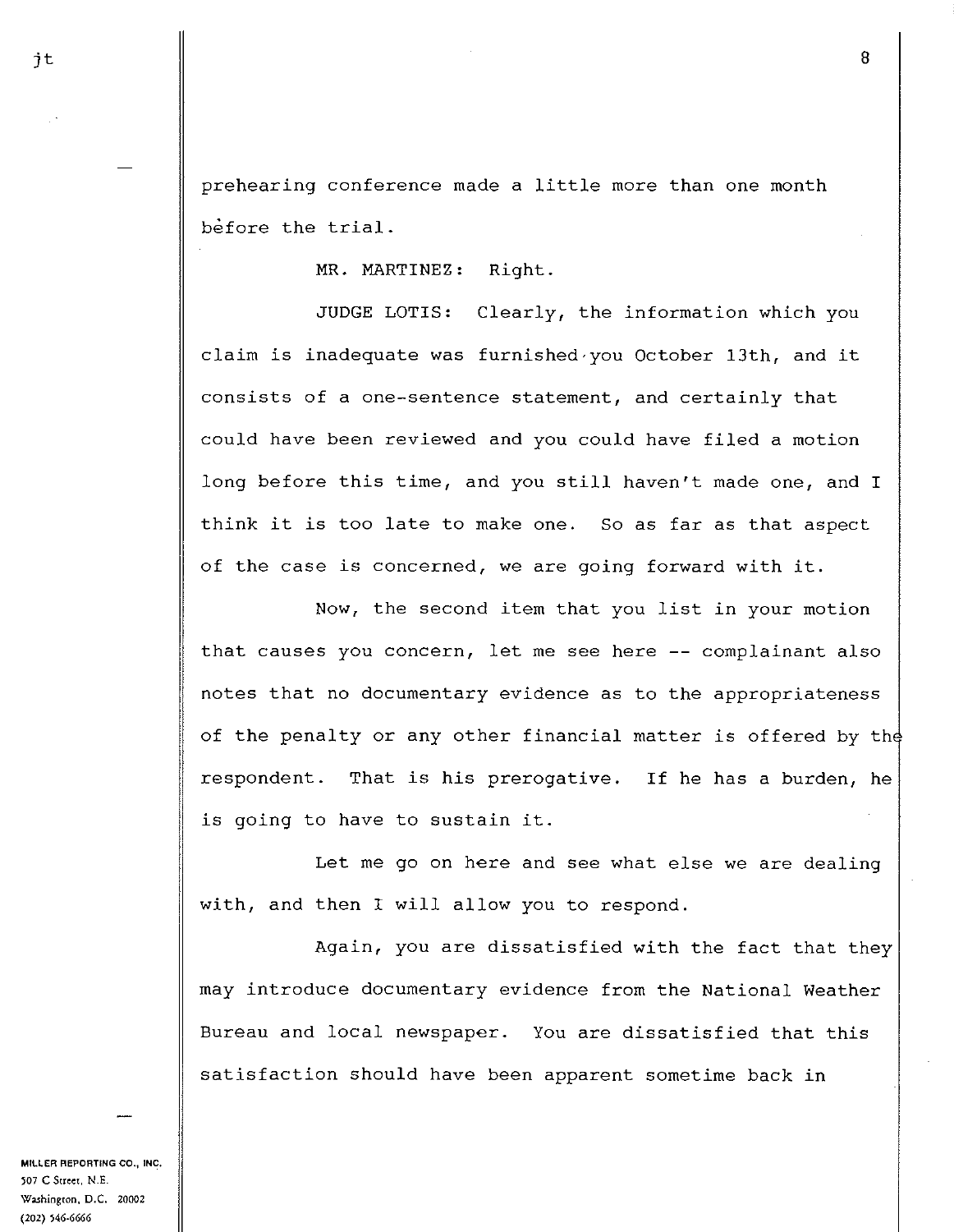October, and you could have filed a motion with me. That has not been done, so as far as I am concerned, at this point it's a failure of EPA to prosecute its case in that area, in that little facet of this case.

I can't do anything about the case at this posture. I have set it for hearing, and with close to 200 cases on my calendar, I cannot try cases and allow counsel shortly before a hearing to tell me something that was filed 3 months earlier was deficient and the trial needs to be postponed, so we can have a prehearing to discuss it. If I followed that pattern, I would have to follow it for all the respondents and cases would never get to trial. That cannot be the practice here.

Let me go on and look at the remainder of your prehearing request.

You refer to a motion for accelerated decision that you believe that you could prevail on. There is no time limitation for you under the agency's rules to file motions for accelerated decision. One could have been filed at the time of the original filing of the complaint. One has not been filed and one still has not been filed, and I believe it certainly would be untimely to file on at this point two

**MILLER REPORTING CO., INC. 507 C Street, N .E. Washington, D.C. 20002 (202\ 'i46-6666** 

jt  $\qquad$  9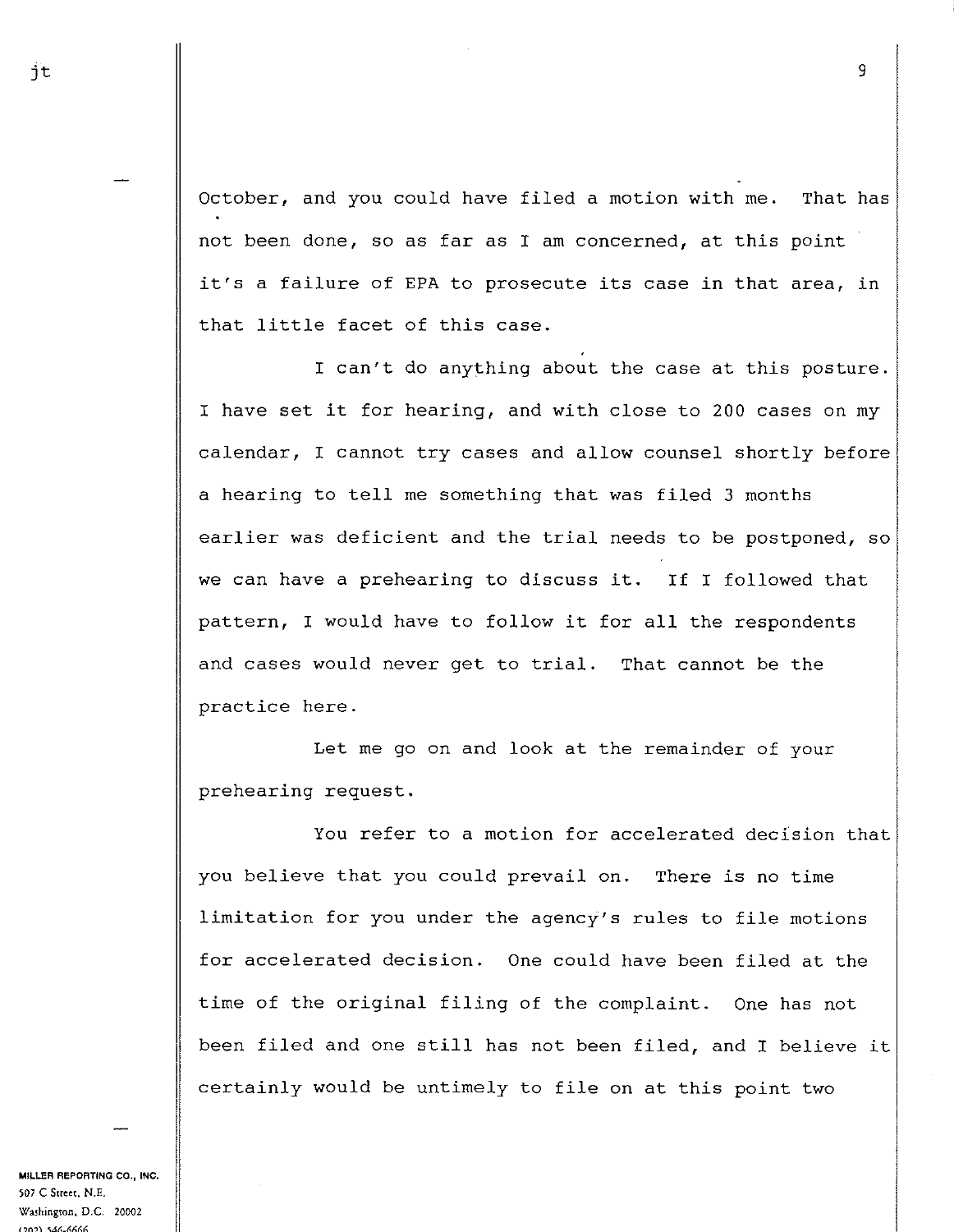weeks before the trial, if that is your intent. · I am certainly not going to delay the trial for that possibility.

Let me go on. You ask at this conference that I set up some sort of a schedule for the filing of dispositive motions. As I have indicated, we are long past that point.

Issue of respondent's identity should be resolved before the hearing. I agree with you, counsel. You should have had it resolved. There is a motions practice that was available to you, whether it be for default judgment and motion for clarification or motion for disclosure. Counsel can probably think of other motions that would have been available to him to elicit that information.

This causes me a problem, though, apart from the counsel's lack of filing something. I don't intend to go forward with a hearing where we don't have a respondent with an interest in this case. So I would like to discuss that with Mr. Volpe. Who is the party in interest of interest here, Mr. Volpe?

MR. VOLPE: If Your Honor please, the party of interest is Ocean State Building Wrecking & Asbestos Removal, Inc.

JUDGE LOTIS: We are just talking about this. Now,

**MillER REPORTING CO., INC. 507 C Street, N.E. Washington, D.C. 20002 (202) 546·6666**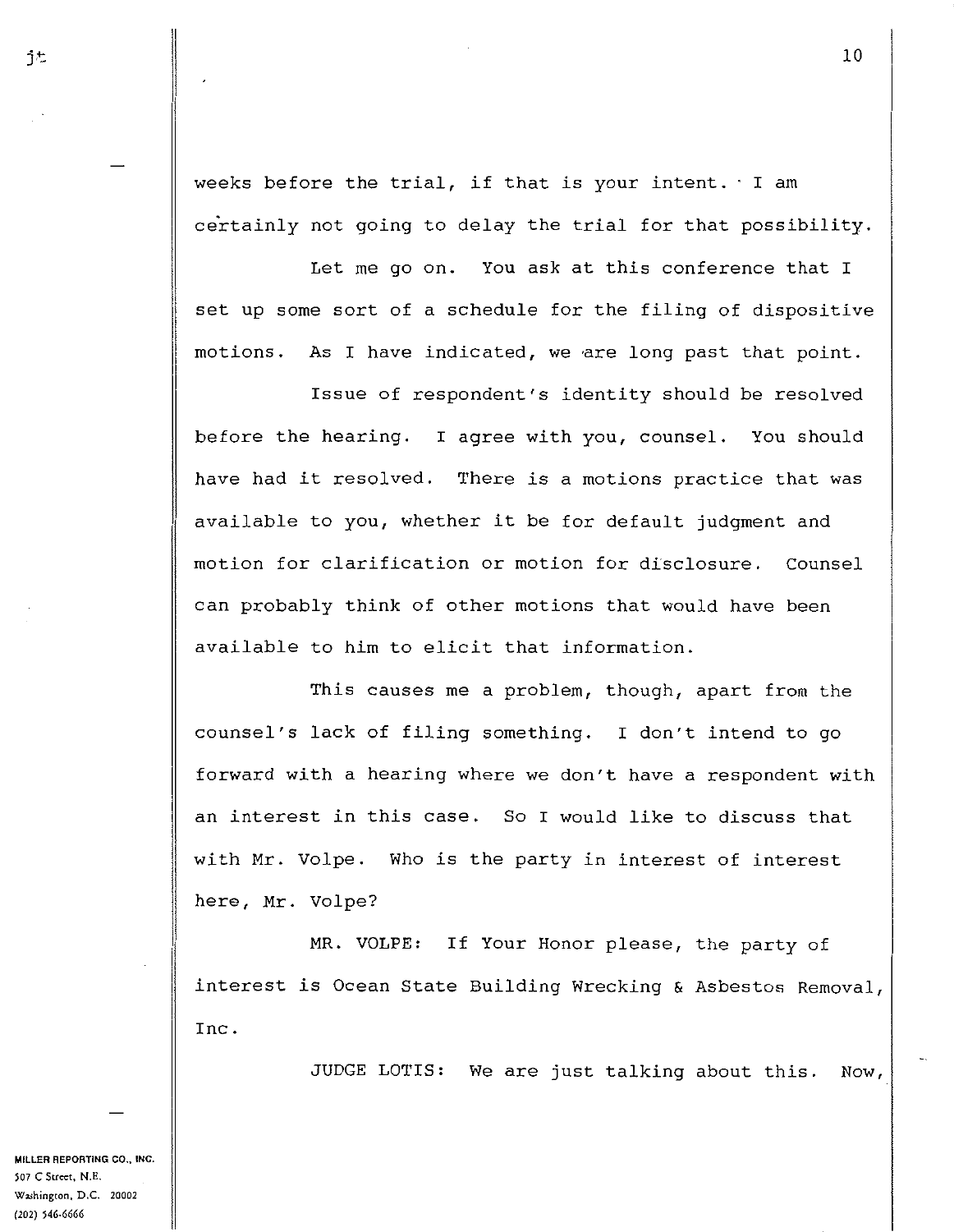what are you suggesting, Mr. VOle, can or cannot be done because -- is it that the complaint needs to be, as a formality, amended to remove the name of Ocean States

Asbestos Removal, Inc., and change it to Ocean State Building Wrecking & Asbestos Removal Company?

MR. VOLPE: That was my initial suggestion. Again, I may have proceeded in a somewhat informal fashion, because when I realized that the name was incorrect, I simply picked up the phone and contacted Mr. Martinez and said we've got the wrong respondent's name. However, some of the informatio I assume he had in his file indicated that the name of Ocean State Asbestos Removal was the proper name, and I suggested that he file a motion to amend the respondent.

JUDGE LOTIS: It seems to me it's important, but it's a formality, as well, though. Is there a problem with that, Mr. Martinez?

MR. MARTINEZ: With respect to amending the complaint?

JUDGE LOTIS: Yes, to reflect the change of name, if that is all there is here.

MR. MARTINEZ: Again, Your Honor, on the basis of information I have before me, including the corporate

**MILLER REPORTING CO., INC.**  ~07 **C Sm:c:t. N.E. Washington, D.C. 20002**  *{,111\* ~.<!(,.(,(,(,(,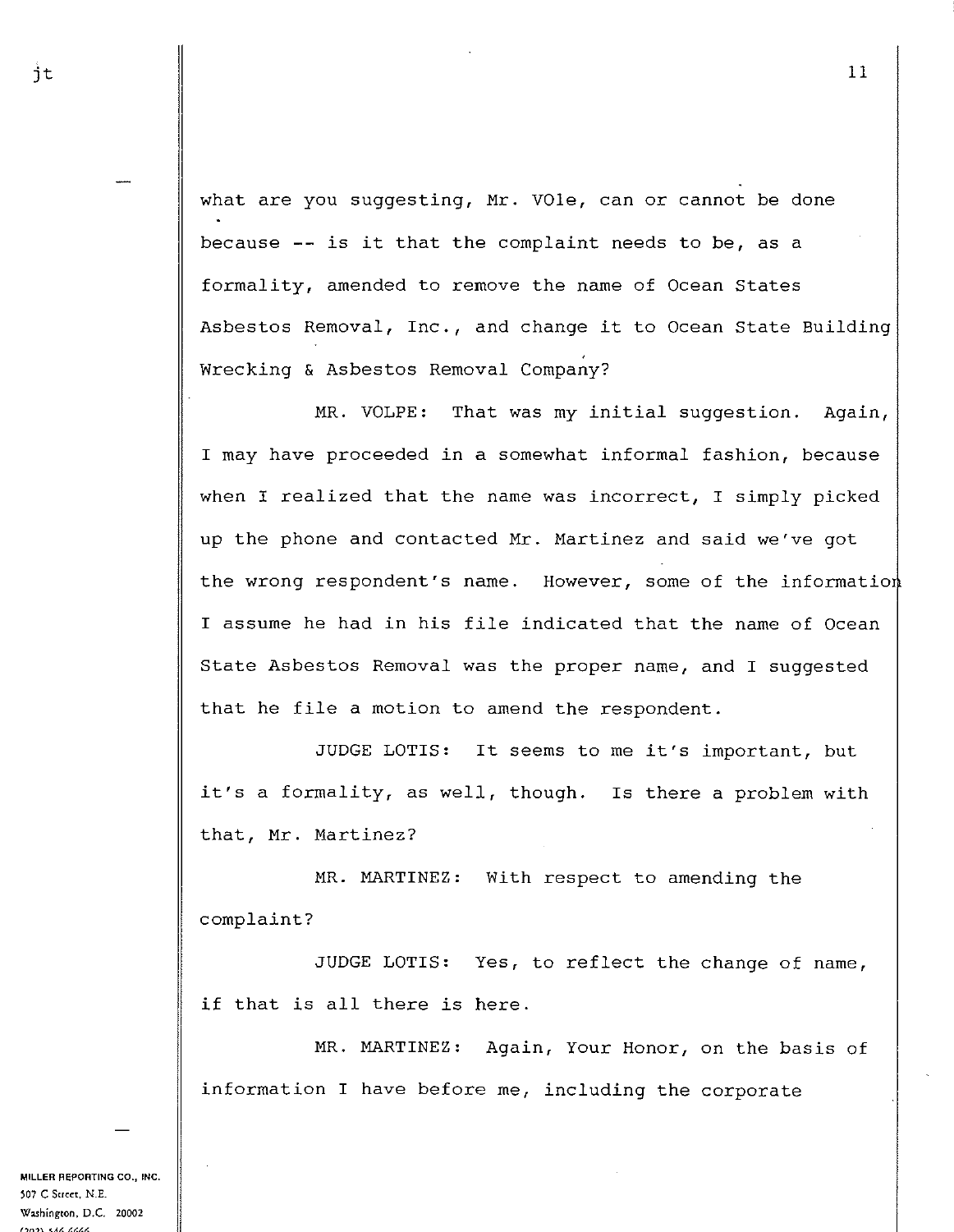documentation of rescission of the certificate of incorporation or whatever Mr. Volpe referred to it as, I see no basis for amending at this point.

You will notice in the notification provided for this job the respondent's name that was given was as it is set forth in the complaint. Again, that notification was provided to EPA and I believe to the state agency involved in asbestos matters, and this corporate document is dated after the job had concluded, and it's in the way of a notice of revocation of the certification of incorporation 60 days from the date of this notice for failing to file an annual report. This is dated November '92. Again, this is after this job took place.

With respect to the proper party here, it seemed to me that I had no real basis in fact to amend this and charge any different party with liability with respect to a job that took place during the summer of 1992 at the Roger Williams School.

JUDGE LOTIS: I am not going to try this case for either party and we will leave it at that.

MR. VOLPE: As a result of that position, Your Honor, I filed my motion to amend the answer, so that I could

**MILLER REPORTING CO., INC. 507 C Scrcet, N.E. W:l.Shingron, D.C.** *20002*  **(202) 546-6666**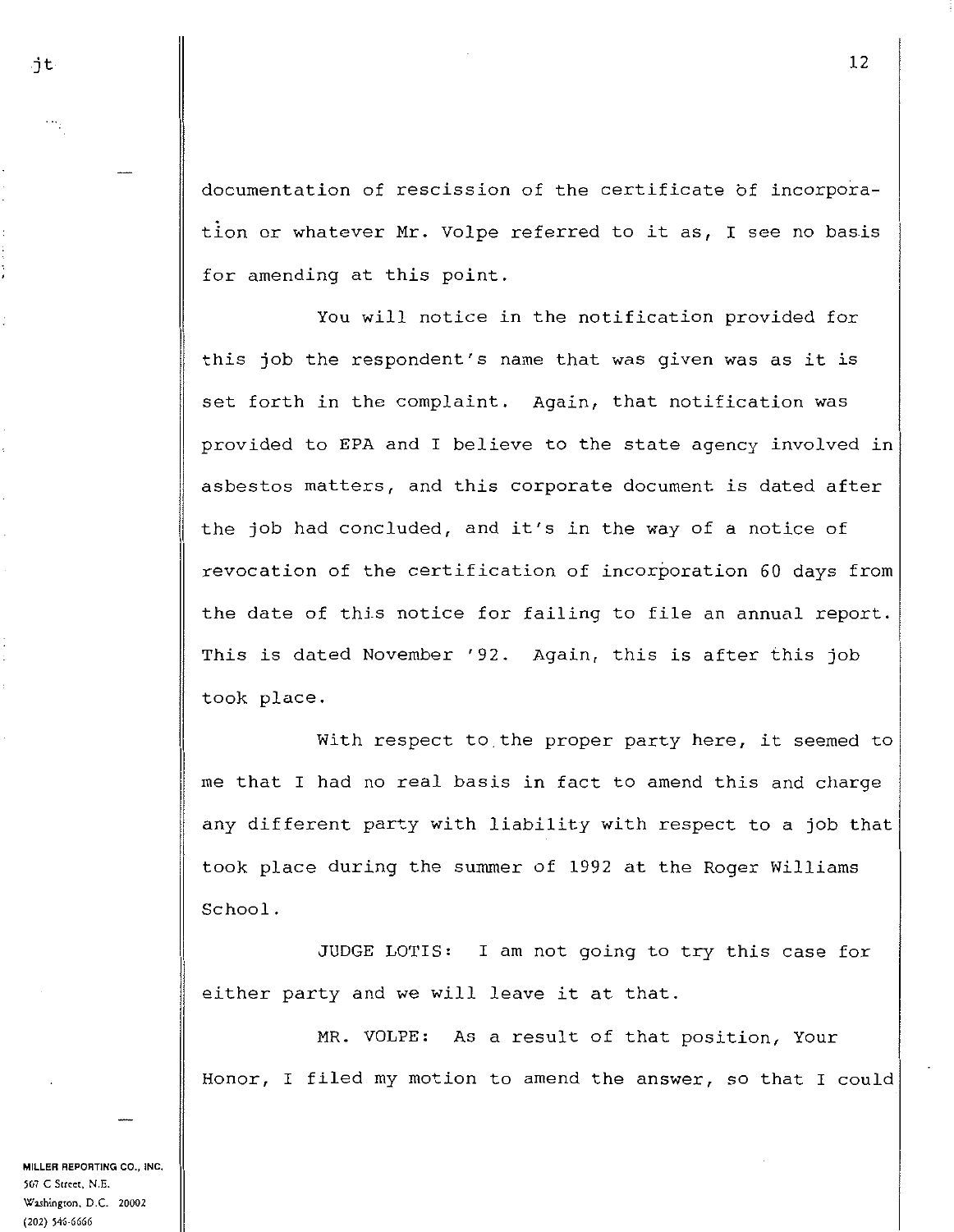reserve that issue, because Mr. Martinez would not file the amended complaint.

Again, I am not sure why, because if you look at the named defendant now and you look at his issue of past violations, the past violations cite the corporation that I am saying should be named in the present petition. If he pursues as claim against Ocean State Asbestos Removal, Inc., I don't believe there are any past violations or alleged violations against that particular company. If you look at the past notices, they all went to Ocean State Building Wrecking & Asbestos Removal, Inc., which is another issue.

JUDGE LOTIS: I will take the record as developed and a I find it. I am not resolving that question at this time.

Going on from there, again because I have no definitive motion before me to deal with any of these matters, I wanted to see if anything could be resolved in this conference without such action be taken by either party to resolve these issues.

Let me proceed. I read some more of this pleading and, again, with respect to the identity of the respondent, I have no pleading before me to act upon. All I see is the

**MILLER REPORTING CO., INC. 507 C Street, N.E. W:J.Shington, D.C. 20002 (202} 546-6666** 

ř

13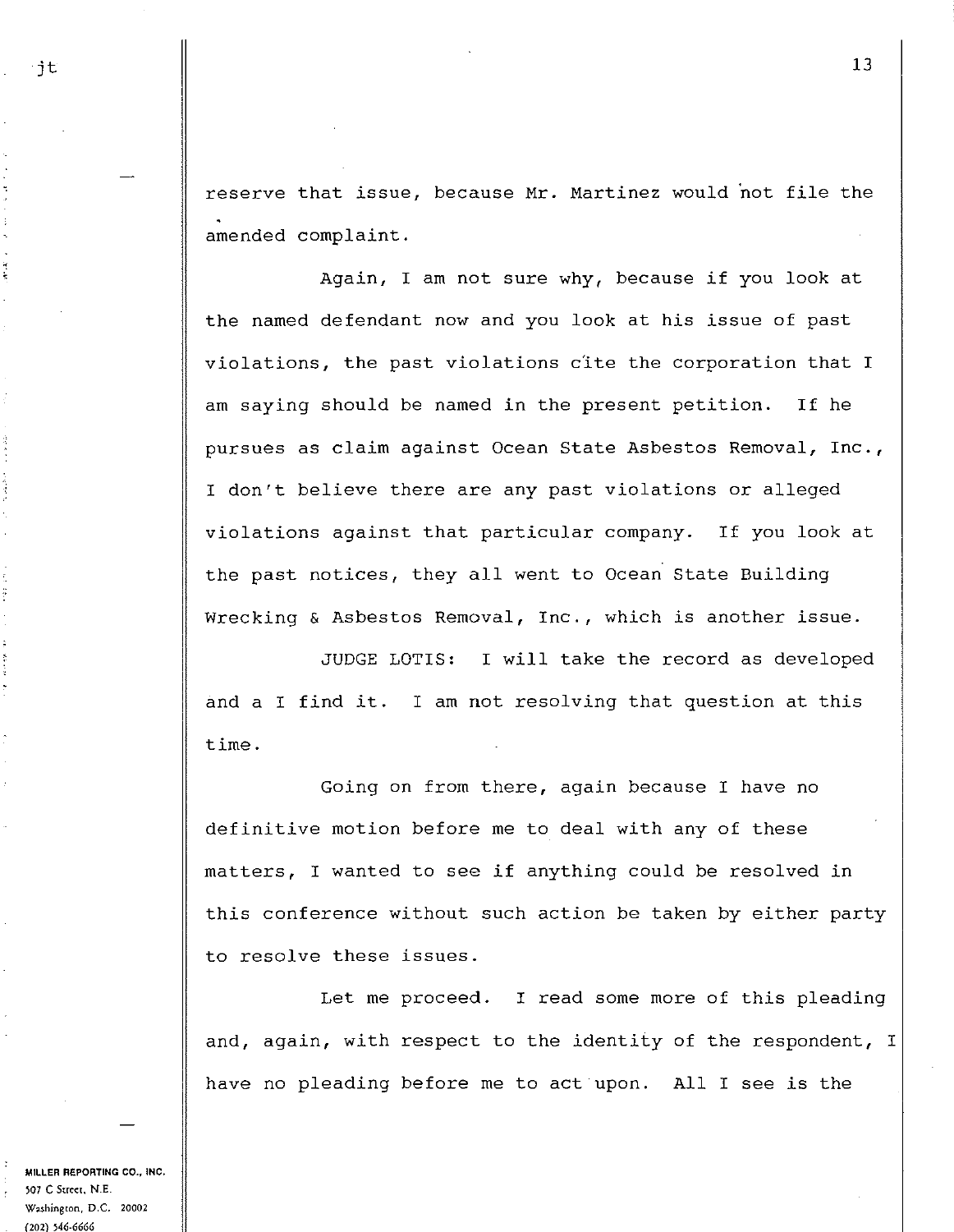difficulty that EPA counsel is having in determining the respondent or being dissatisfied with the respondent's identification to this date.

Again, I am not a litigant here and I am not here to take sides on these questions. ' I do want to say to both counsel that, now and in the future, counsel have to employ all the legal techniques available to them to clear these issues away well in advance of trial. If you are on the trial date and you haven't cleared these away, to me that's the equivalent of being unprepared for the trial. I am not going to move the trial date because counsel is unprepared. There has been plenty of time to handle these issues well in advance of the hearing.

Let me go on to item number 3 on page 4 of the request for the prehearing. Again, counsel for EPA requests nothing here, suggests there is a problem, identifies the problem, but has not moved timely to resolve it and still has not, so there is nothing for me to act upon. I am not being called upon to act on anything, except to act perhaps as an attorney on behalf of EPA to attempt to elicit information that counsel has not been able to produce or to adduce by otherwise established legal means.

**MILLER REPORTING CO., INC.**  ~07 **C Sw::e[, N.E. W:l.Shingwn, D.C. 20002 (202) )46-6666**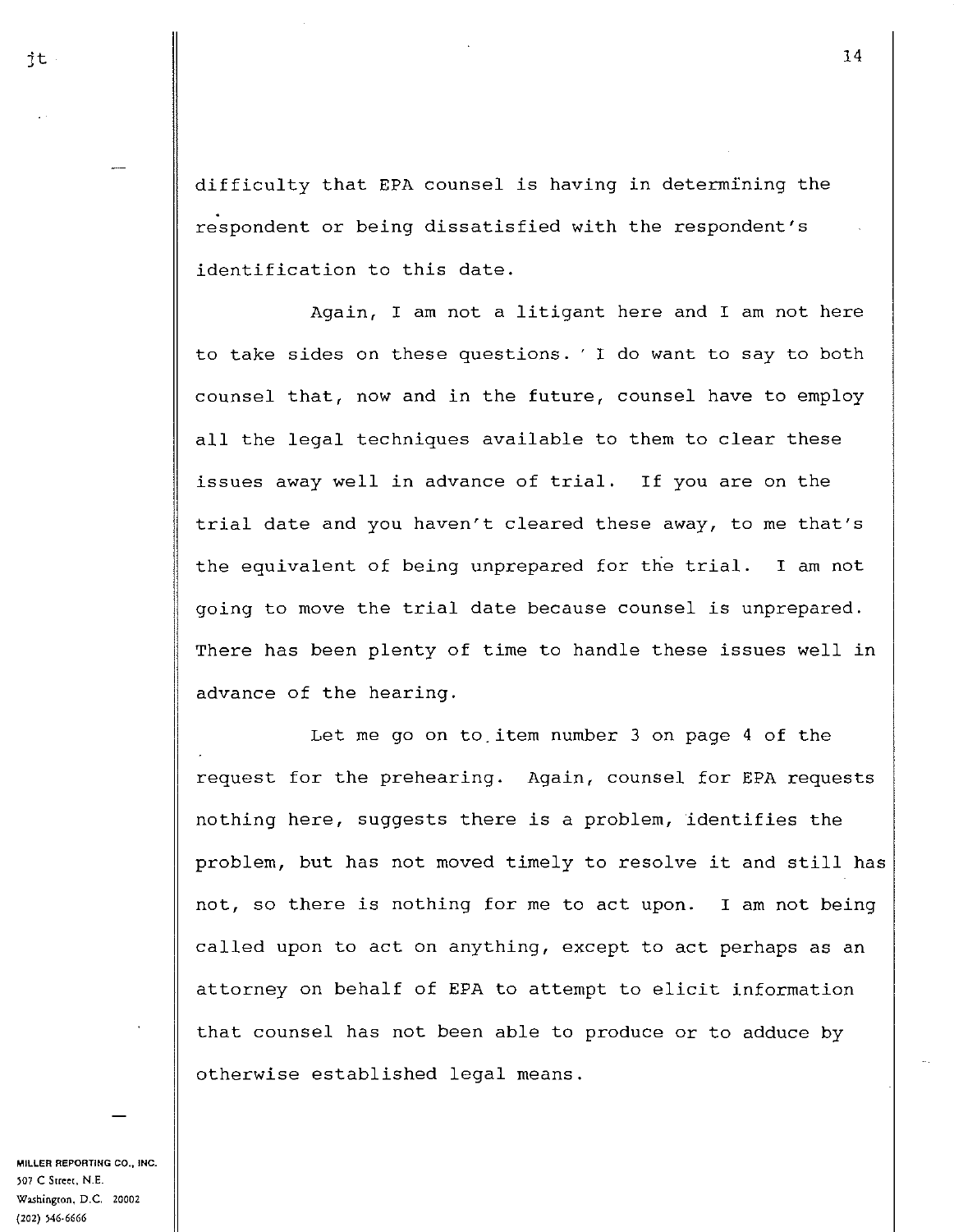We are right on the eve of trial, and'counsel for EPA should have pursued this in a timely fashion and had all the vehicles available to him to do that, and nothing is before me right now to act upon, other than merely the identification that counsel is having in this case. But he hasn't exercised any self-help measures to bring those matter to resolution. This to me is not being prepared for trial.

Again, I would emphasize to both counsel, if I were to entertain matters like this and convert them into motions, I would be, in effect, acting almost as a co-counsel and a litigant, and I am not acting in that capacity at all.

Further, I can't delay trials on the basis of a pleading such as this. There are too many trials here. I have approximately upwards of 180 to 200 cases on my docket at this time, and to extend time for hearings on the grounds that have been set forth in this request for prehearing conference would mean that we would never get to trial. Counsel for the respondents could do likewise.

Since these penalty cases do not require any interest if a penalty is found, it would be always in the best interest of respondents to wait until the eve of trial and to produce similar type motions for delay. To me, there

**MILLER REPORTING CO., 1NC. 507 C Street, N.E. W:tShington, D.C. 20002 (202) 546·6666**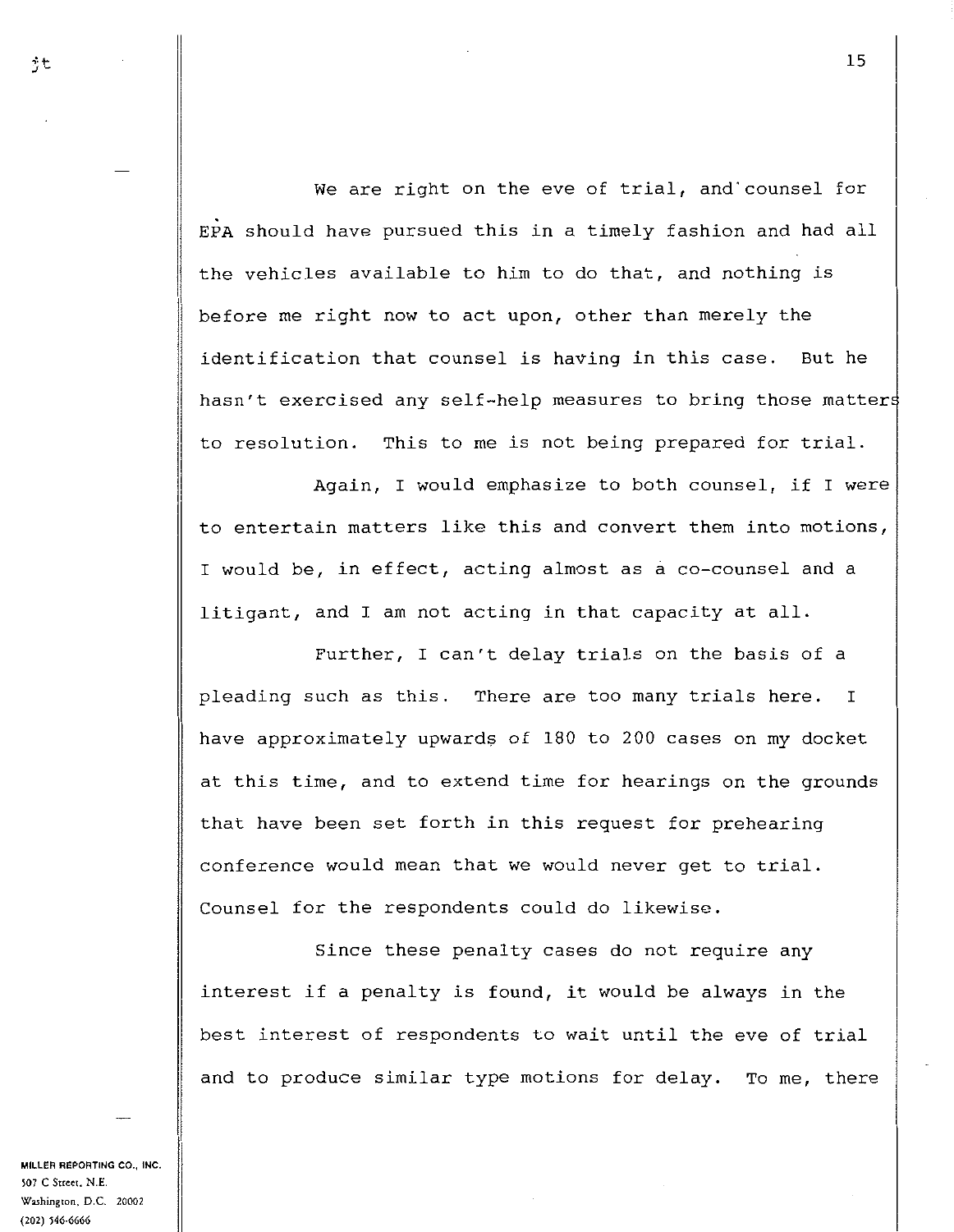is absolutely no grounds for acting favorably with respect to the request of EPA counsel.

Had these matters been put forward by clear specific motions, with case law supporting it, the issue could have been joined with an answer and I could have ruled on many of these matters. But essentially what I have now is a situation, unfortunately for the public interest, a case which is not ready for trial. It is not ready for trial, because of a lack of adequate trial preparation.

This is not the only case that I have seen this occur. I have seen it occur in a number of cases. And with the caseload of this agency, we cannot use these types of requests for prehearing conferences and things of this sort to delay the case.

So the hearing will be held and the record will be established and, based on the briefs, I will rule the best I can on the record that both counsel have developed in this case. In the meantime, I would encourage counsel for EPA and Mr. Volpe to attempt to get together to resolve this matter. Forget about legal principle. Look at the dollar amount that is involved and how both parties' interests could somehow be made to coincide and a resolution reached.

**MILLER REPORTING CO., INC. 507 C Sm:c:t, N.E. Washington, D.C. 20002 (202) 546-6666**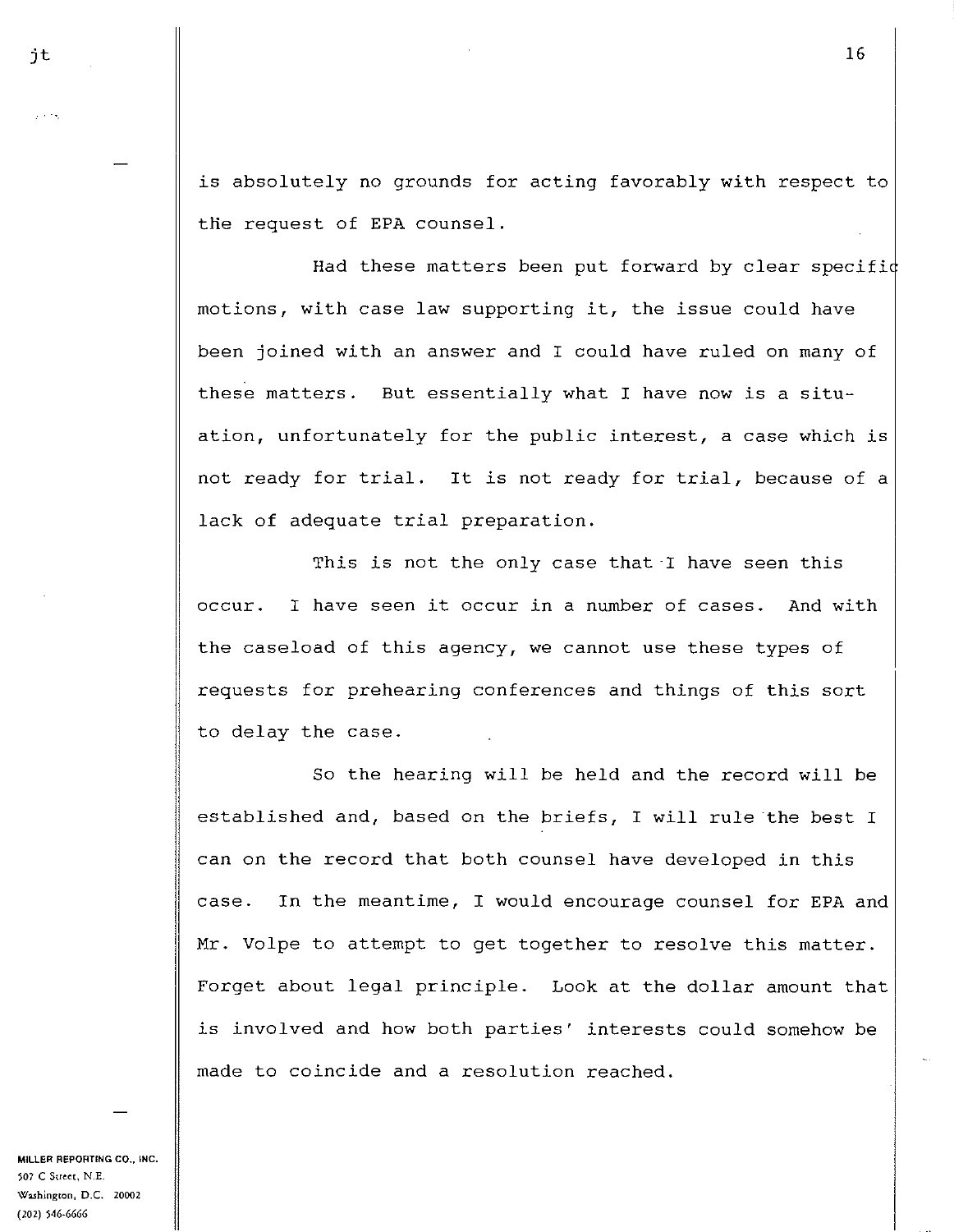The amount of money -- and I am not aware of the respondent's financial situation  $--$  the amount of money, it seems to me, is in an area in which there is room for compromise and a resolution short of trial. The expense associated with the continuation of this proceeding is something that would have to be borne by both sides, and I ask both sides to take that into account in considering a settlement.

Remember that there is much greater likelihood that either side is going to be satisfied with the result in this case, if it is a result that you can design and devise yourself by way of settlement. The chance are that, if left to the litigation process, going through a judge's decision, possibly an appeal from that to the Environmental Appeals Board, taking into consideration that time, that delay, those costs, I would think that a settlement might be very profitable and worthwhile for both sides, and I would ask you to consider that seriously between now and the date of the hearing.

MR. VOLPE: If Your Honor please, I will contact my clients this weekend and I will contact Mr. Martinez on Monday.

**MILLER REPORTING CO., INC,**  ~07 **C Suc:et, N.E.**  W~hington, **D.C. 20002 (202)** ~46-6666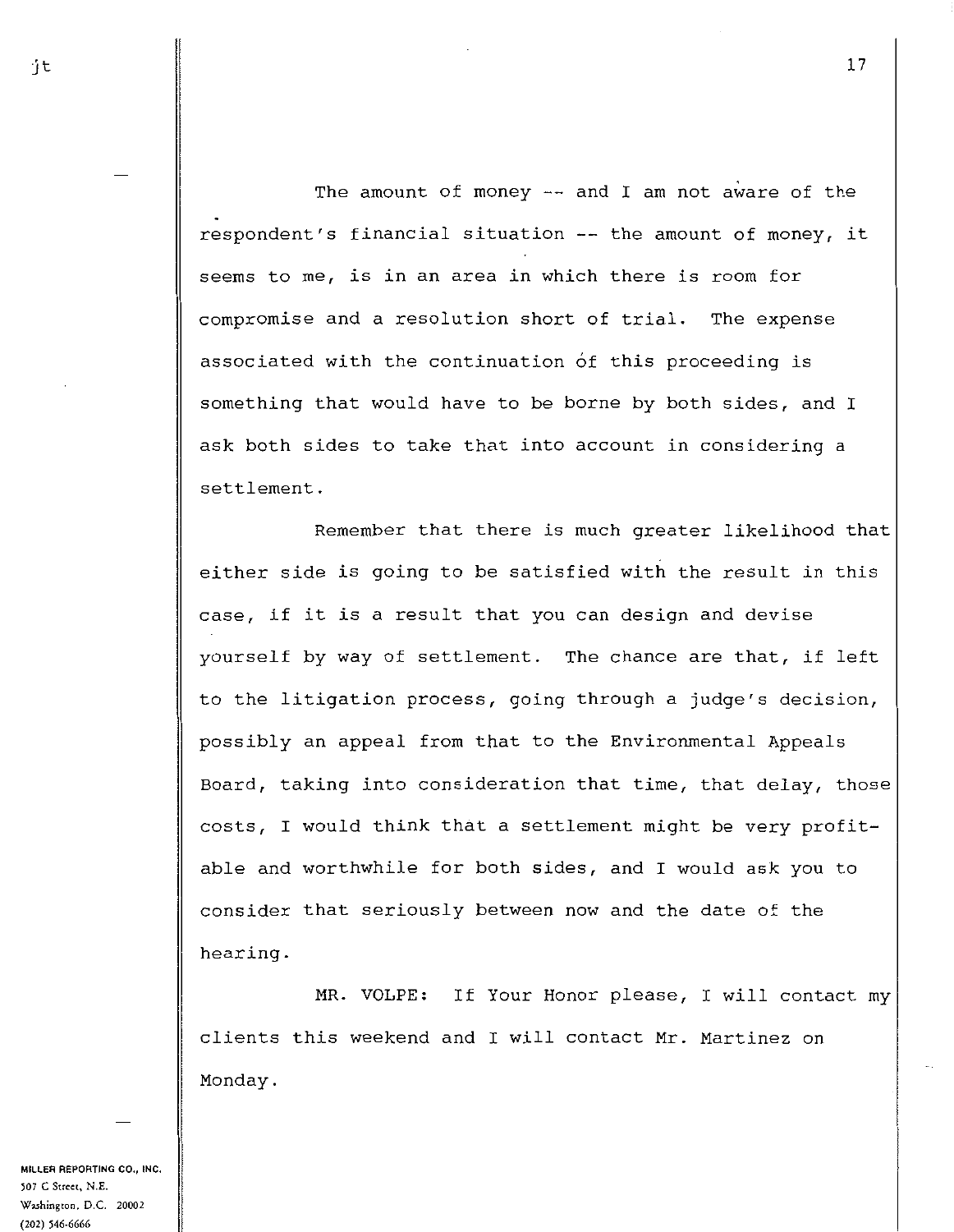JUDGE LOTIS: Let me say this, Mr. Volpe: In light of what I said, I wouldn't be over-confident as to what the conclusion of this case may be, because all I have said is that the record that is going to be developed appears to me to be inadequate, and that inadequacy can work against either side or both sides.

You know, there are certain things that have to be presented in the prehearing exchange, and that can be held against you, if you attempt to introduce evidence that has not been clearly identified in the prehearing exchange. So you have to think about that. The fact that we have an inadequate record doesn't benefit either party here, and it seems to me both stand to lose somewhat, because of this situation.

So I think there will be two good options here. One option is to settle, and the second is to try to clean up this situation of the differences that you are having over the type of record that we are looking at, and try to resolve those before we go to trial. I think either course is better than going to trial based on the record I have.

But from an administrative judicial standpoint, I cannot run a caseload of 180 to 200 cases and delaying cases

**MILLER REPORTING CO., INC.**  ~07 **C Street, N.E. Washingron, D.C. 20002 (202) 546-6666**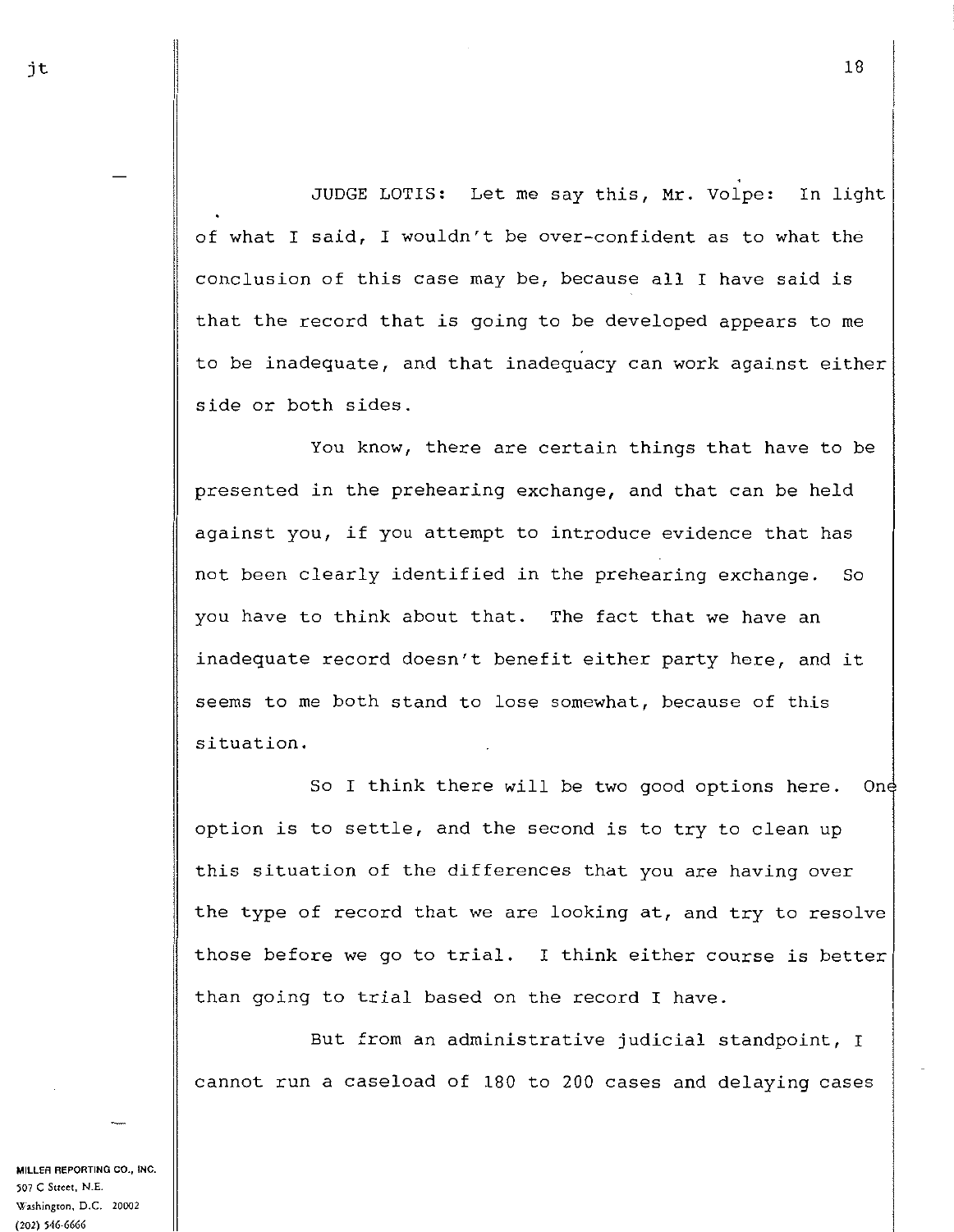such as these. I just have to move forward, and I hope you both understand that.

MR. MARTINEZ: Your Honor, I haven't really responded at all to your assertions with respect to the timing and everything on my motion for a prehearing conference. In defense of that motion and the efforts to limit the issues before you at a hearing and to conserve resources and time involved in that formal process, I must say that the complainant has been attempting diligently to resolve matters in this case.

We had a motion to amend the complaint to work on from this end, and, as you know, motions such as that do involve the input of others in my office, both in the legal and technical management chain here. So I think to the extent that I have been frustrated with the level of information I have been getting from the respondent in relation to some of these other issues, as well as having other issues to work on in the formal proceeding here, I think that the delay in bringing these issues forward is in my mind understandable and should be excusable, in the interest of limiting this matter sufficiently pursuant to the PAR 22 rules.

JUDGE LOTIS: Counsel, I have been a trial attorney

**MILLER REPORTING CO., INC.**  '07 **C Street, N.E. Washington, D.C. 20002 (202) 546-6666** 

 $\ddot{\phantom{1}}$ t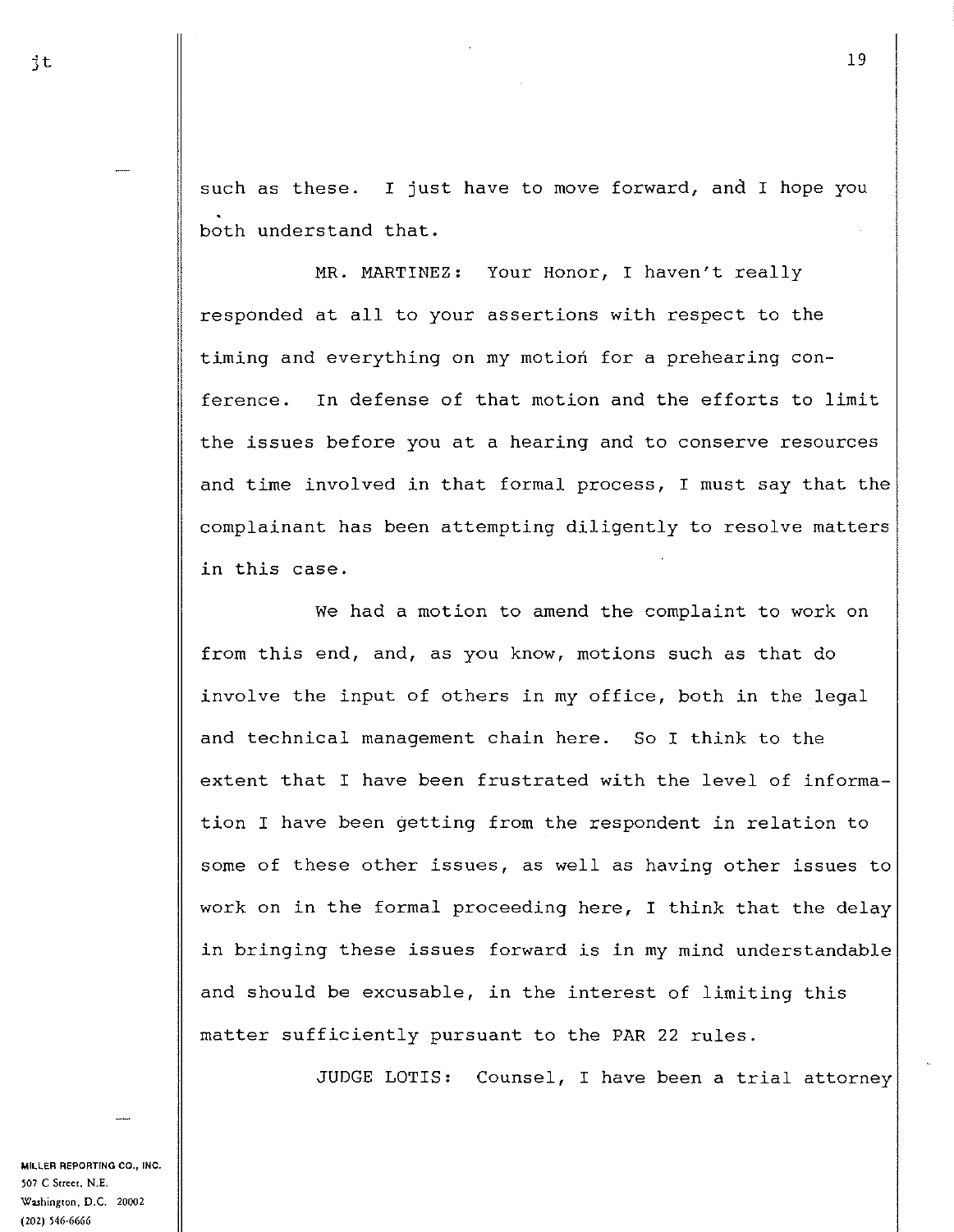for a number of years and if I received a respondent's memorandum dated October 13th, which has one sentence as to the evidence he is going to adduce, and I find it insufficient, a motion could have been filed within two days or a week. I mean this is inexcusable. There is no excuse for that.

To sit on a one-statement response as to what the witness is going to present and say that you need months to deliberate on that  $--$  we are looking at a two-page document here that is being questioned, and I think a motion to compel should have been forthcoming immediately, giving the company maybe a week to supply it voluntarily, if not a motion to compel, things of that sort. That is basic legal practice.

The chain of command shouldn't stand in the way of filing motions to compel. The agency should allow freedom of trial counsel to pursue legitimate discovery. Certainly that was available to you, along with the other things that you are having problems with. A motion to compel, a motion to disclose, a motion for discovery, whatever you want to call it could have been filed within days of the prehearing exchange that was filed by the respondent.

MR. MARTINEZ: Well, to the extent -- I hear that,

**MILLER REPORTING CO., INC,**  ~07 **C Street, N-.E. Washington, D.C.** *20002*  **(202) 546-6666**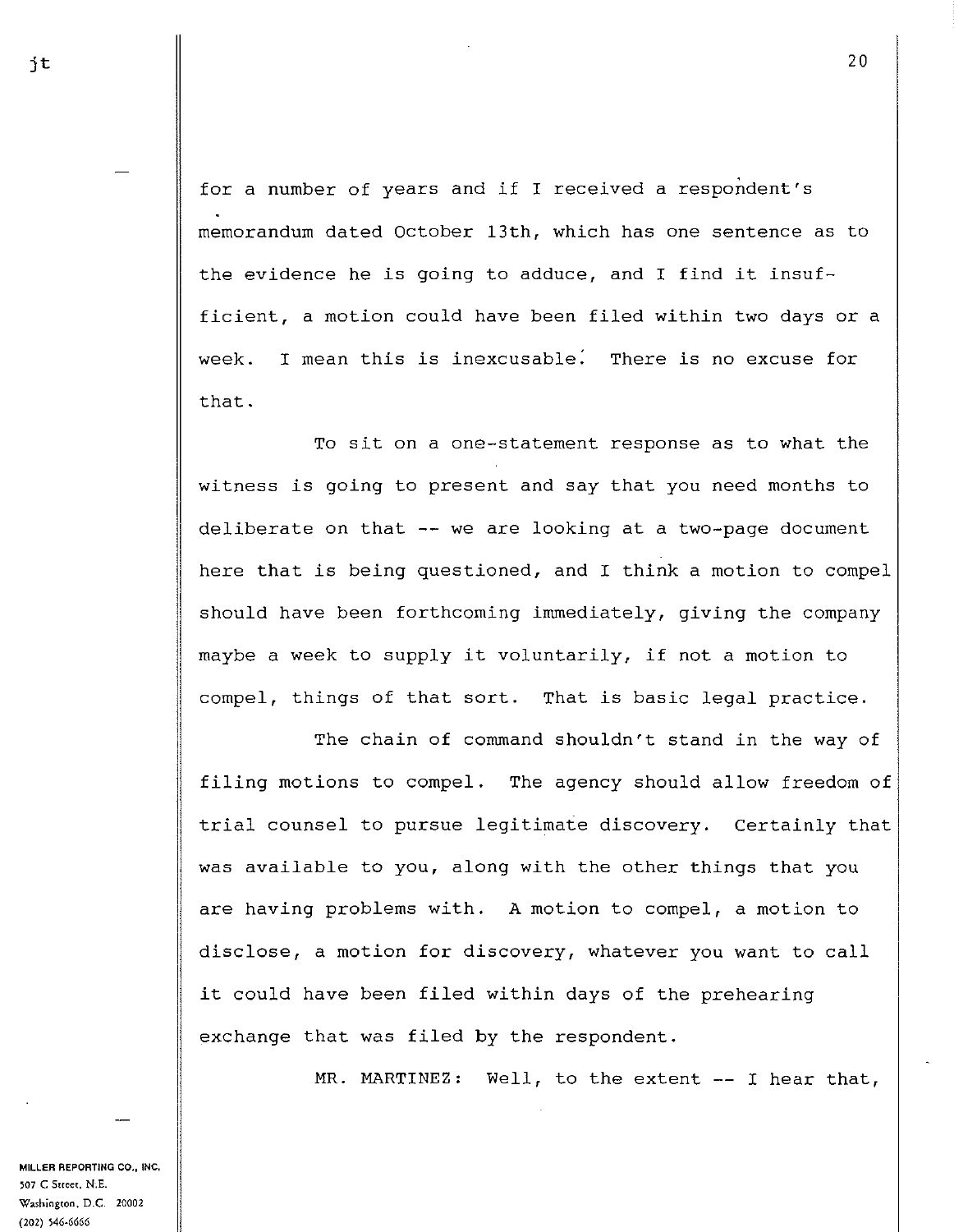Your Honor -- to the extent that at this point information that is exclusively in the possession of the respondent to which complainant must respond to in this proceeding, I would ask that Your Honor give complainant time to respond to any financial information that is presented at the hearing.

JUDGE LOTIS: I think it is premature. I will rule upon that question when we cross the bridge. I am not going to make any judgments of that sort. We don't know if the case is going to settle, if you are going to reach agreement on some of these areas of controversy at this point, or even if we are going to get a witness on this from Mr. Volpe. So I am not going to cross that bridge until I come to it.

MR. MARTINEZ: Again, the possibility of settling, in the absence of any analysis of his financial --

JUDGE LOTIS: Well, you should have done that, counsel. This is something

MR. MARTINEZ: -- getting meaningful information on this, and

JUDGE LOTIS: Counsel, let me interrupt. In informal settlement discussions, you can certainly exchange financial information, if they are willing to provide it. That is part of the settlement discussion. If counsel

**MILLER REPORTING CO., INC. 507 C Street, N .E. Washington, D.C. 20002**  (202) 546-6666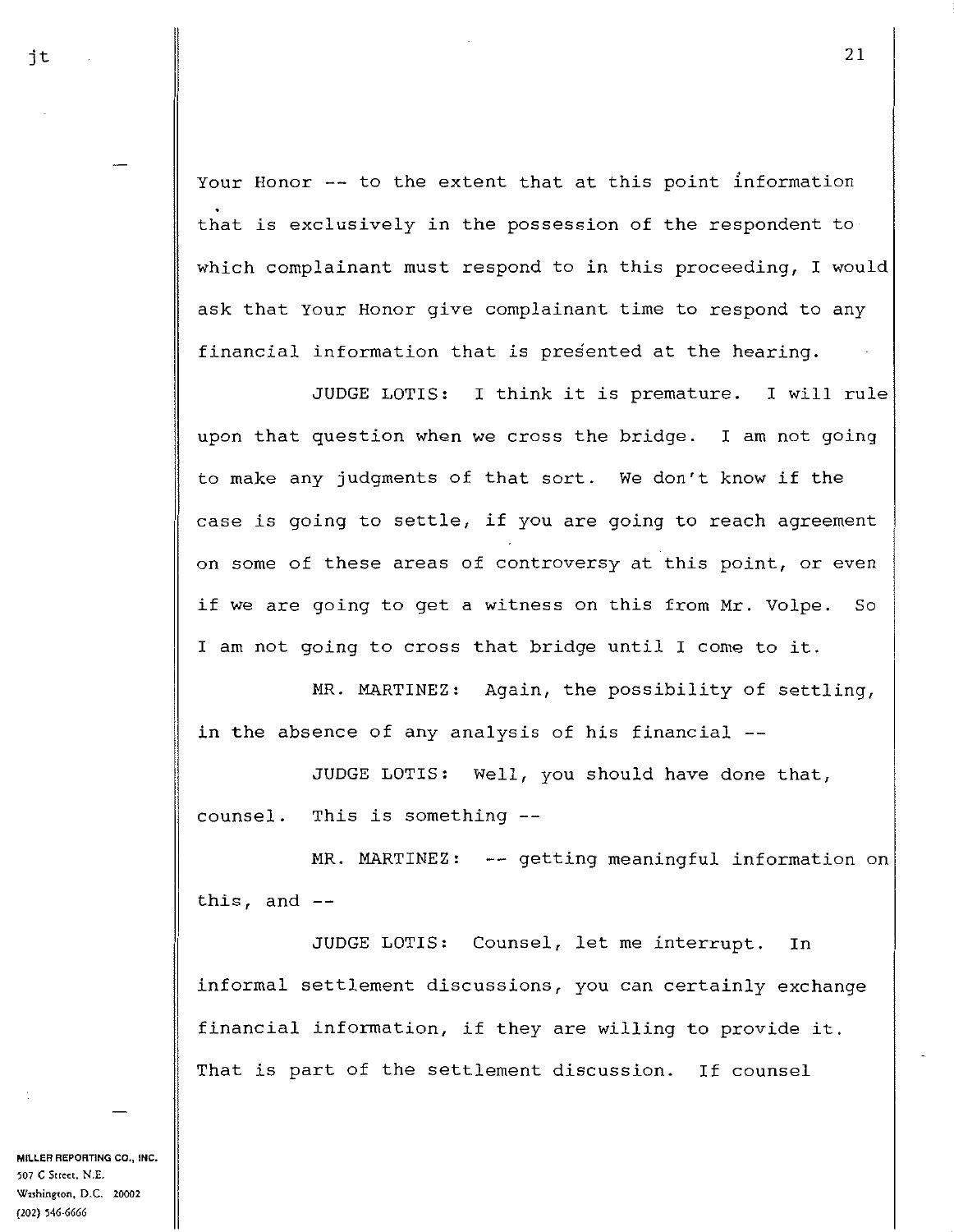doesn't want to provide it, he may not choose to settle and we are going to go to hearing in two weeks. All I am saying is that what you are telling me now are matters that are normally taken up in the course of settlement discussion, and if there is to be a settlement, I 'assume there would be some free exchange of documents for settlement purposes. If not, the case won't settle and we will go to trial in two weeks.

It is important that counsel pursue these matters that are causing him problems and pursue them at an early stage, and there was plenty of opportunity. These were base problems that arose from the outset that should have been clarified earlier on.

That is all I had. I would encourage you, though, both sides to attempt to settle or at least limit your differences, so that we can get an adequate record established. If the record is inadequate, then I will just have to rule on the basis of what I see and the case law in that situation. Who it may benefit, I don't know. It could cut either way.

That is all I have today. Are there any other matters that need be discussed?

MR. VOLPE: No, I don't believe so, Your Honor.

**MILLER REPORTING CO., INC. )07 C Street, N.E.**  W:~Shington, **D.C. 20002 (202) ,46-6666** 

22